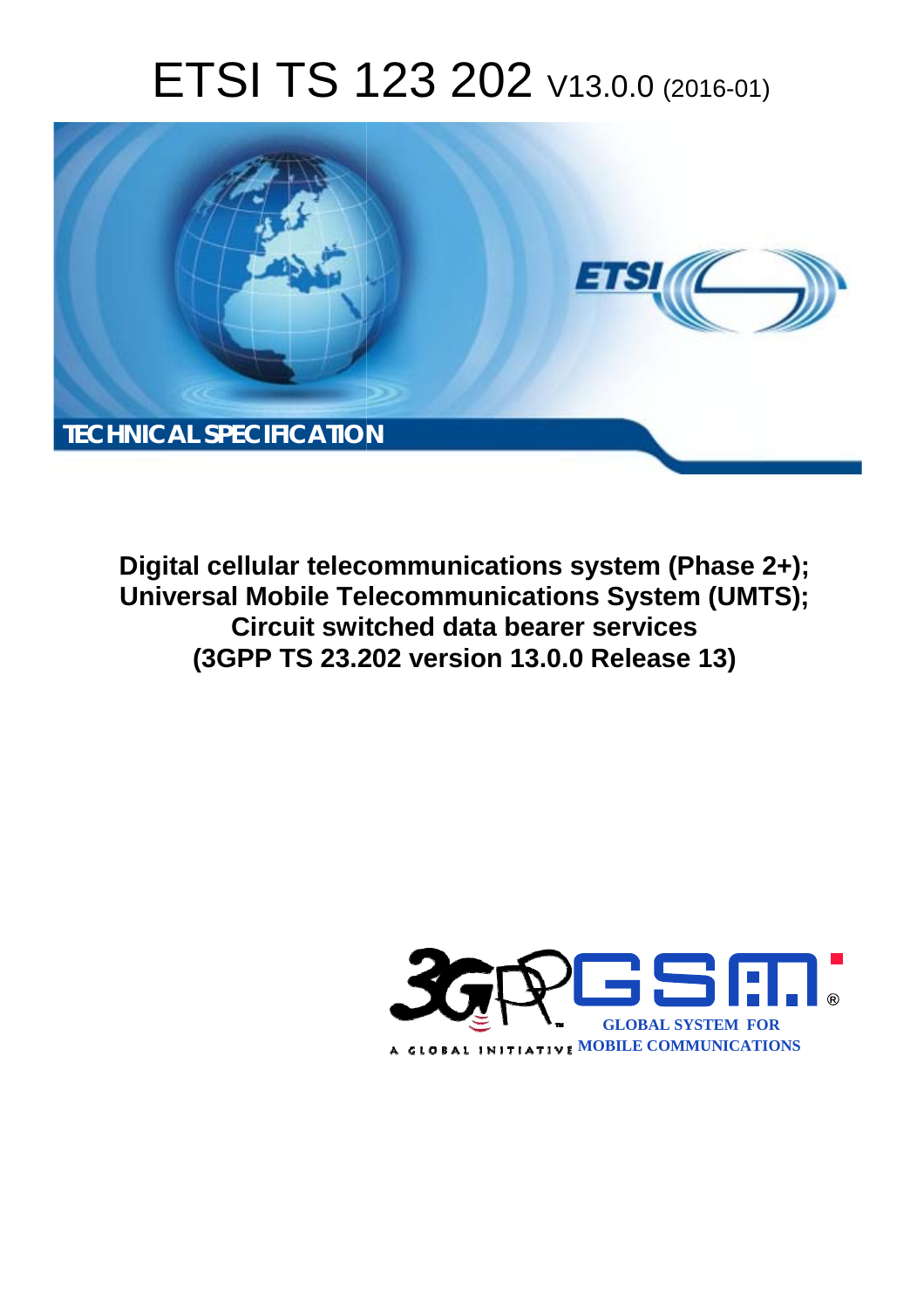Reference RTS/TSGC-0323202vd00

> Keywords GSM,UMTS

#### *ETSI*

#### 650 Route des Lucioles F-06921 Sophia Antipolis Cedex - FRANCE

Tel.: +33 4 92 94 42 00 Fax: +33 4 93 65 47 16

Siret N° 348 623 562 00017 - NAF 742 C Association à but non lucratif enregistrée à la Sous-Préfecture de Grasse (06) N° 7803/88

#### *Important notice*

The present document can be downloaded from: <http://www.etsi.org/standards-search>

The present document may be made available in electronic versions and/or in print. The content of any electronic and/or print versions of the present document shall not be modified without the prior written authorization of ETSI. In case of any existing or perceived difference in contents between such versions and/or in print, the only prevailing document is the print of the Portable Document Format (PDF) version kept on a specific network drive within ETSI Secretariat.

Users of the present document should be aware that the document may be subject to revision or change of status. Information on the current status of this and other ETSI documents is available at <http://portal.etsi.org/tb/status/status.asp>

If you find errors in the present document, please send your comment to one of the following services: <https://portal.etsi.org/People/CommiteeSupportStaff.aspx>

#### *Copyright Notification*

No part may be reproduced or utilized in any form or by any means, electronic or mechanical, including photocopying and microfilm except as authorized by written permission of ETSI.

The content of the PDF version shall not be modified without the written authorization of ETSI. The copyright and the foregoing restriction extend to reproduction in all media.

> © European Telecommunications Standards Institute 2016. All rights reserved.

**DECT**TM, **PLUGTESTS**TM, **UMTS**TM and the ETSI logo are Trade Marks of ETSI registered for the benefit of its Members. **3GPP**TM and **LTE**™ are Trade Marks of ETSI registered for the benefit of its Members and of the 3GPP Organizational Partners.

**GSM**® and the GSM logo are Trade Marks registered and owned by the GSM Association.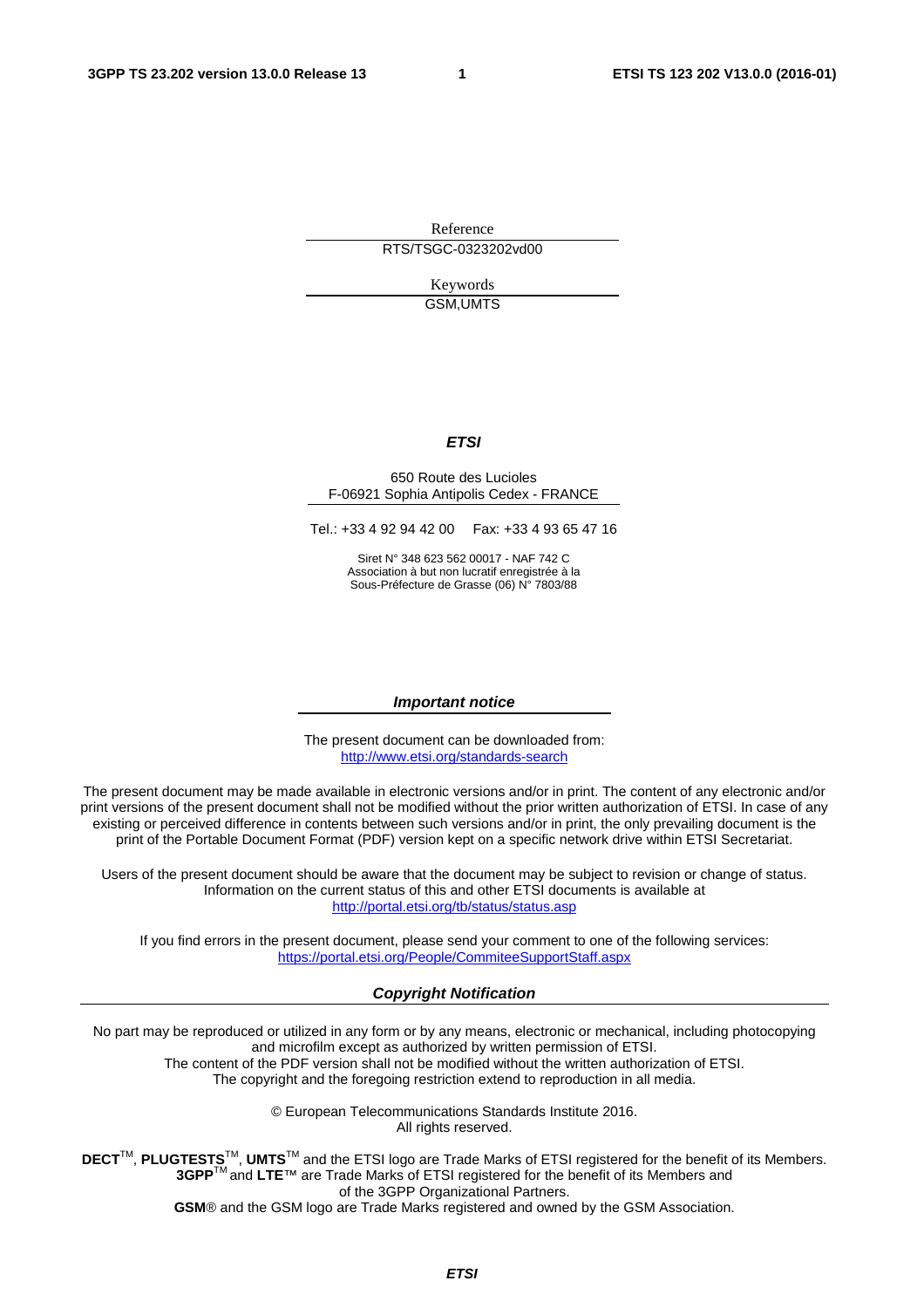### Intellectual Property Rights

IPRs essential or potentially essential to the present document may have been declared to ETSI. The information pertaining to these essential IPRs, if any, is publicly available for **ETSI members and non-members**, and can be found in ETSI SR 000 314: *"Intellectual Property Rights (IPRs); Essential, or potentially Essential, IPRs notified to ETSI in respect of ETSI standards"*, which is available from the ETSI Secretariat. Latest updates are available on the ETSI Web server [\(https://ipr.etsi.org/](https://ipr.etsi.org/)).

Pursuant to the ETSI IPR Policy, no investigation, including IPR searches, has been carried out by ETSI. No guarantee can be given as to the existence of other IPRs not referenced in ETSI SR 000 314 (or the updates on the ETSI Web server) which are, or may be, or may become, essential to the present document.

### Foreword

This Technical Specification (TS) has been produced by ETSI 3rd Generation Partnership Project (3GPP).

The present document may refer to technical specifications or reports using their 3GPP identities, UMTS identities or GSM identities. These should be interpreted as being references to the corresponding ETSI deliverables.

The cross reference between GSM, UMTS, 3GPP and ETSI identities can be found under [http://webapp.etsi.org/key/queryform.asp.](http://webapp.etsi.org/key/queryform.asp)

### Modal verbs terminology

In the present document "**shall**", "**shall not**", "**should**", "**should not**", "**may**", "**need not**", "**will**", "**will not**", "**can**" and "**cannot**" are to be interpreted as described in clause 3.2 of the [ETSI Drafting Rules](http://portal.etsi.org/Help/editHelp!/Howtostart/ETSIDraftingRules.aspx) (Verbal forms for the expression of provisions).

"**must**" and "**must not**" are **NOT** allowed in ETSI deliverables except when used in direct citation.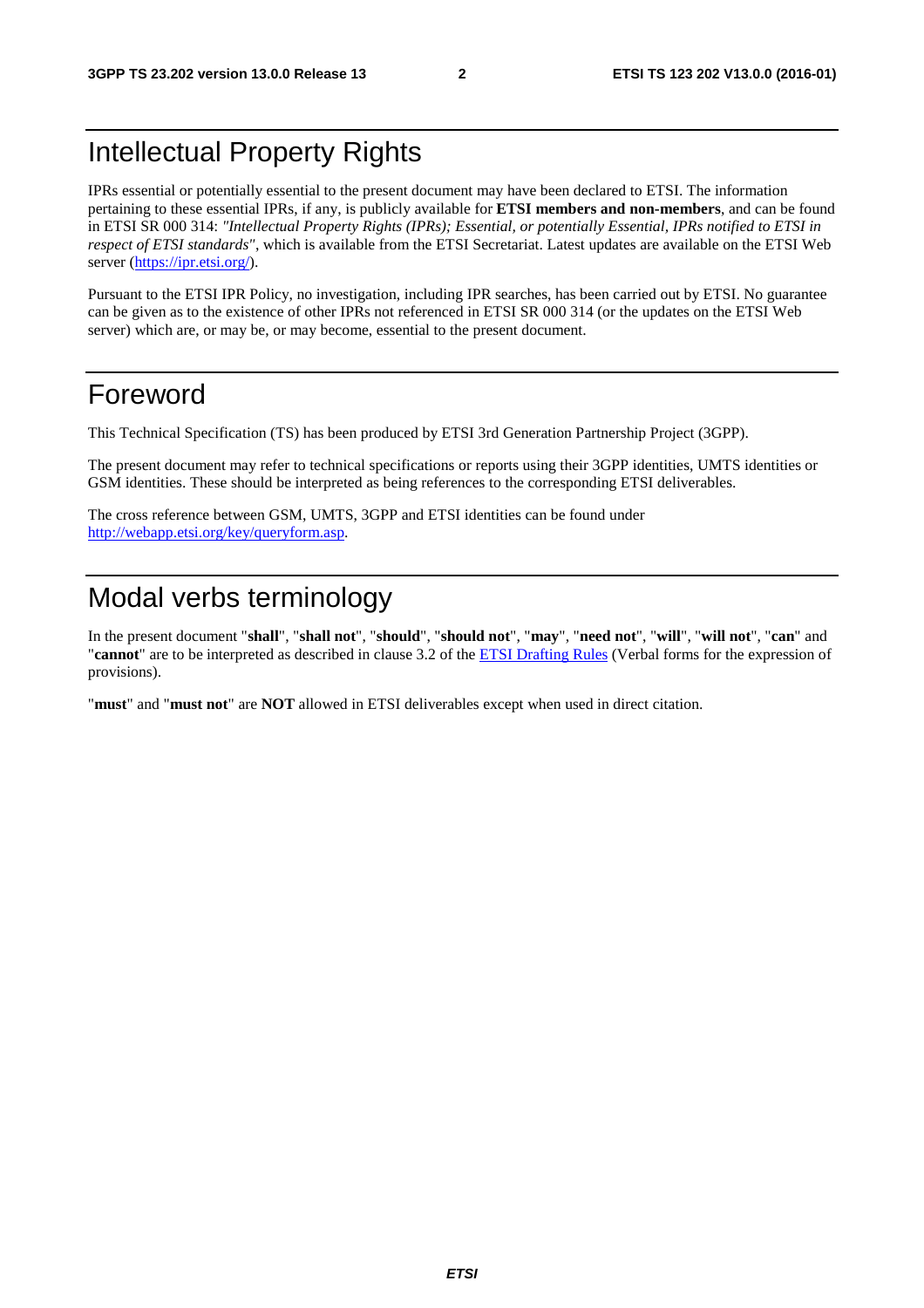$\mathbf{3}$ 

# Contents

| 1                                                   |                               |  |  |  |  |  |  |
|-----------------------------------------------------|-------------------------------|--|--|--|--|--|--|
| 2                                                   |                               |  |  |  |  |  |  |
| 3<br>3.1<br>3.2                                     |                               |  |  |  |  |  |  |
| 4<br>4.1<br>4.1.1<br>4.1.2<br>4.2<br>4.2.1<br>4.2.2 |                               |  |  |  |  |  |  |
| 5<br>5.1<br>5.1.1<br>5.1.2<br>5.1.3<br>5.1.4<br>5.2 |                               |  |  |  |  |  |  |
| 6<br>6.1<br>6.2<br>7                                |                               |  |  |  |  |  |  |
| 8                                                   |                               |  |  |  |  |  |  |
| 9                                                   |                               |  |  |  |  |  |  |
| 10<br>10.1<br>10.2                                  |                               |  |  |  |  |  |  |
|                                                     | <b>Annex A (informative):</b> |  |  |  |  |  |  |
|                                                     |                               |  |  |  |  |  |  |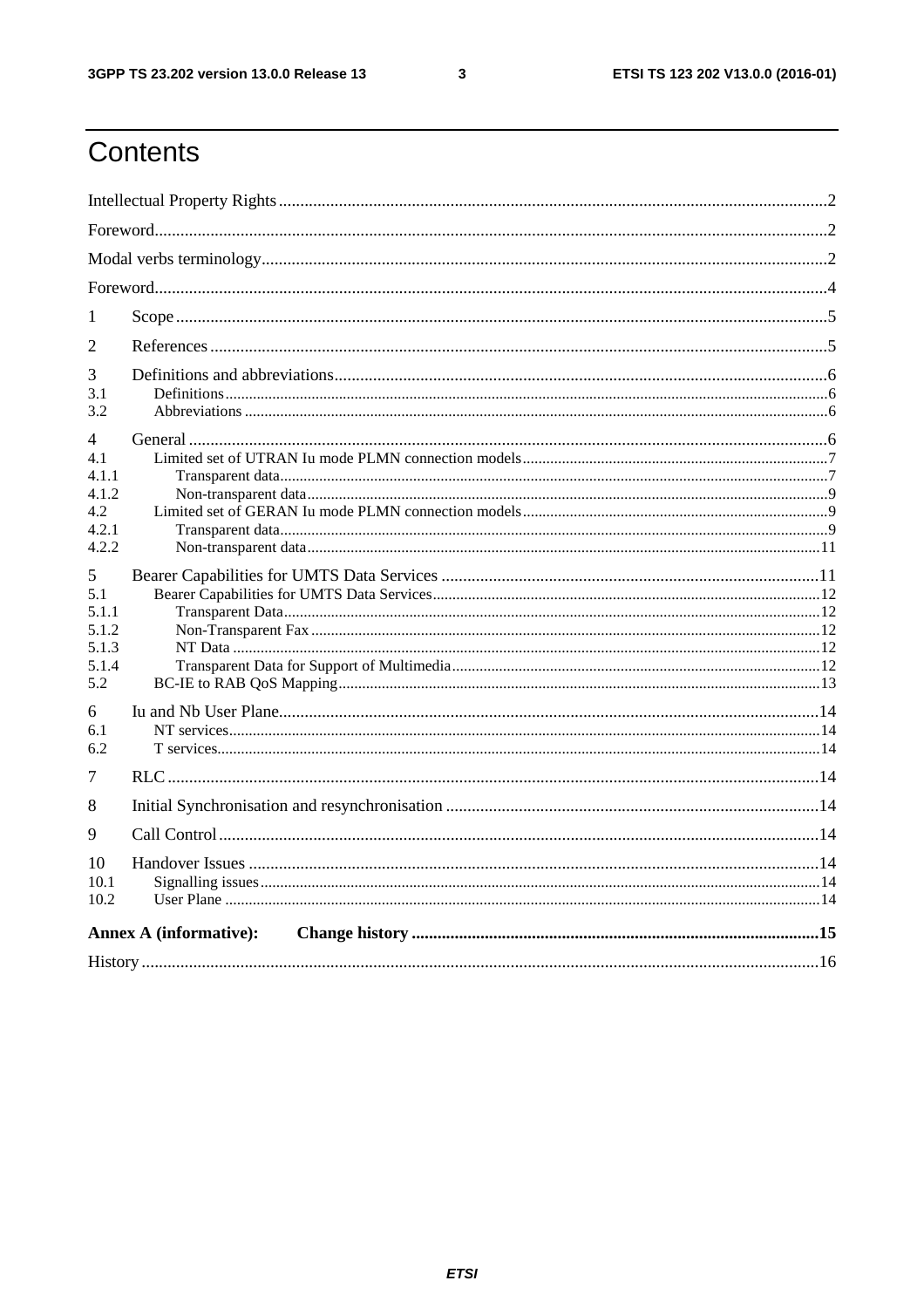### Foreword

This Technical Specification (TS) has been produced by the 3<sup>rd</sup> Generation Partnership Project (3GPP).

The contents of the present document are subject to continuing work within the TSG and may change following formal TSG approval. Should the TSG modify the contents of the present document, it will be re-released by the TSG with an identifying change of release date and an increase in version number as follows:

Version x.y.z

where:

- x the first digit:
	- 1 presented to TSG for information;
	- 2 presented to TSG for approval;
	- 3 or greater indicates TSG approved document under change control.
- y the second digit is incremented for all changes of substance, i.e. technical enhancements, corrections, updates, etc.
- z the third digit is incremented when editorial only changes have been incorporated in the document.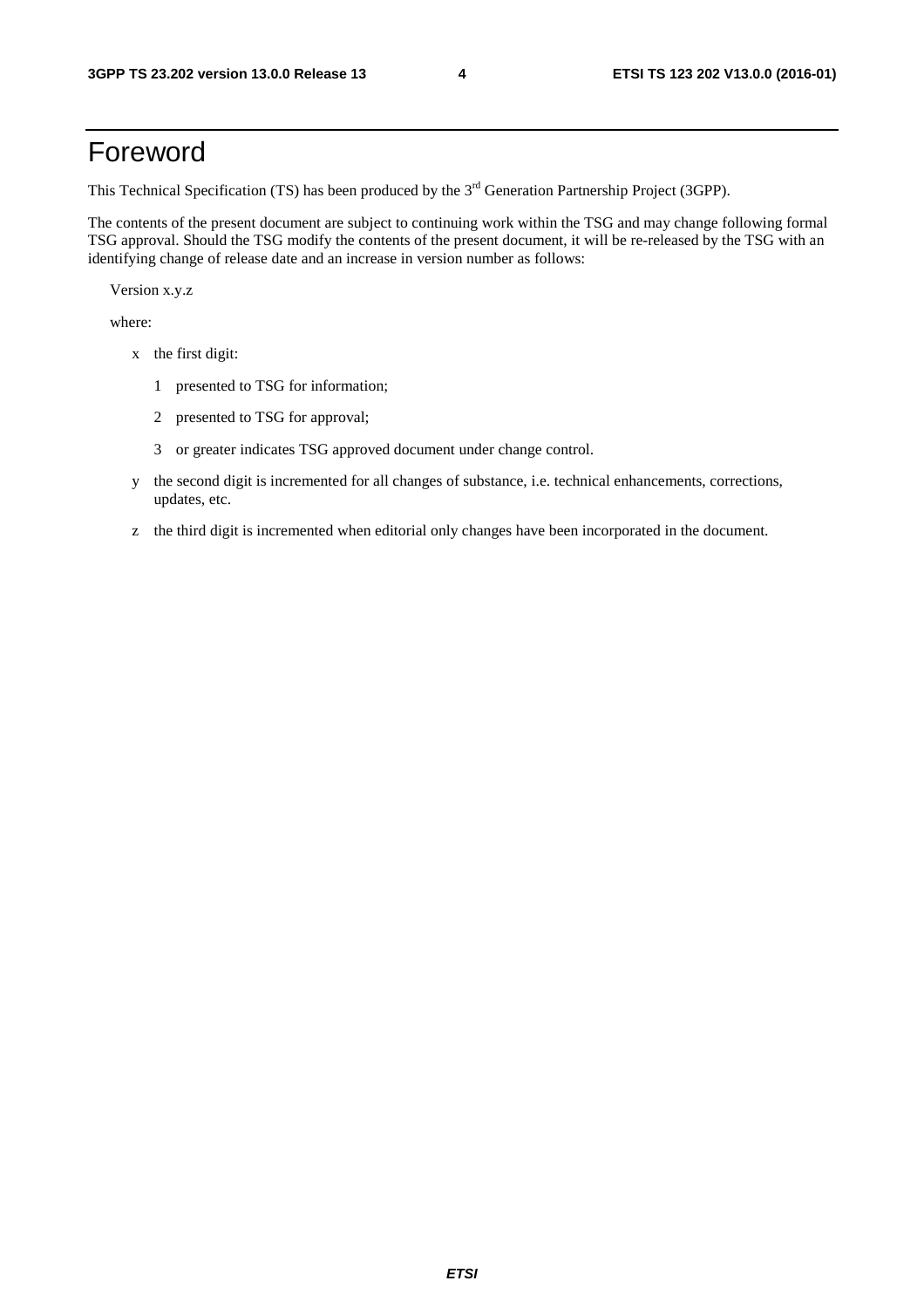### 1 Scope

The present document provides an overview of the architecture and issues related to the provision of Circuit Switched Bearer Services in a 3G mobile network (UMTS) operating in UTRAN or GERAN Iu mode. Handover to GERAN A/Gb mode is also considered.

NOTE: The Gb interface does not play any role in the scope of the present document although the term "A/Gb mode" is used.

### 2 References

The following documents contain provisions which, through reference in this text, constitute provisions of the present document.

- References are either specific (identified by date of publication, edition number, version number, etc.) or non-specific.
- For a specific reference, subsequent revisions do not apply.
- For a non-specific reference, the latest version applies. In the case of a reference to a 3GPP document (including a GSM document), a non-specific reference implicitly refers to the latest version of that document in the same Release as the present document.
- [1] 3GPP TS 22.001: "Principles of circuit telecommunication services supported by a PLMN".
- [2] 3GPP TR 21.905: "Vocabulary for 3GPP Specifications".
- [3] 3GPP TS 22.003: "Circuit Teleservices supported by a PLMN".
- [4] 3GPP TS 22.002: "Circuit Bearer Services (BS) supported by a Public Land Mobile Network (PLMN)".
- [5] 3GPP TS 22.101: "Service principles".
- [6] 3GPP TS 22.105: "Services and service capabilities".
- [7] 3GPP TS 23.002: "Network architecture".
- [8] 3GPP TS 23.034: "High Speed Circuit Switched Data (HSCSD) -Stage 2".
- [9] 3GPP TS 23.101: "General UMTS architecture".
- [10] 3GPP TS 23.107: "Quality of Service (QoS), concept and architecture".
- [11] 3GPP TS 24.022: "Radio Link Protocol (RLP) for circuit switched bearer and teleservices ".
- [12] 3GPP TS 25.322: "Radio Link Control (RLC) protocol specification".
- [13] 3GPP TS 25.415: "UTRAN Iu Interface user plane protocols".
- [14] 3GPP TS 27.001: "General on Terminal Adaption Functions (TAF) for Mobile Station (MS)".
- [15] 3GPP TS 29.007: "General requirements on interworking between the Public Land Mobile Network (PLMN) and the Integrated Services Digital Network (ISDN) or Public Switched Telephone Network (PSTN)".
- [16] ITU-T Recommendation V.90 (09/98): "A digital modem and analogue modem pair for use on the Public Switched Telephone Network (PSTN) at data signalling rates of up to 56 000 bit/s downstream and up to 33 600 bit/s upstream".
- [17] ITU-T Recommendation T.30 "Procedures for document facsimile transmission in the general switched telephone network".
- [18] 3GPP TS 44.021: "Rate adaption on the Mobile Station Base Station System (MS BSS) interface".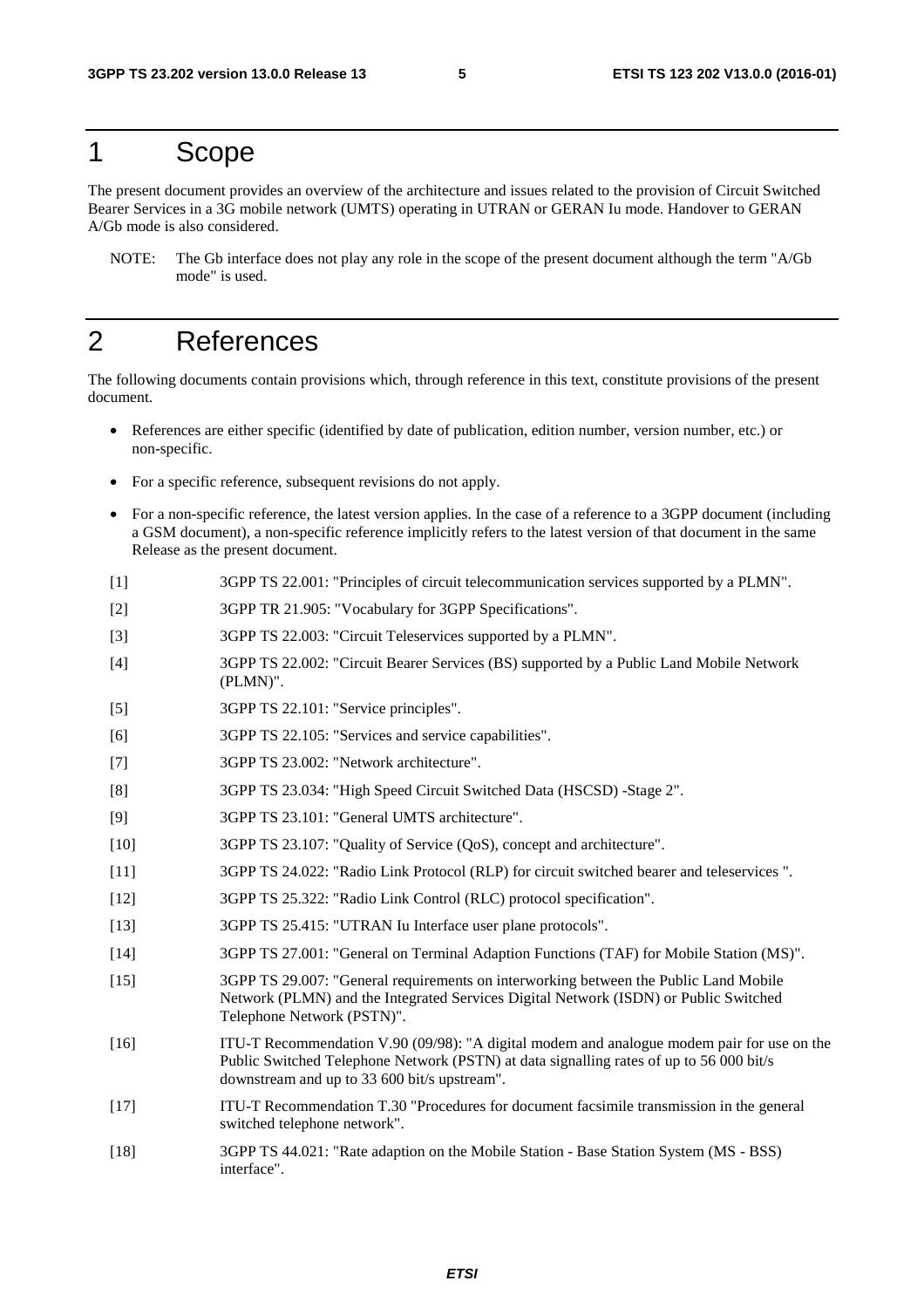- [19] 3GPP TS 48.020: "Rate adaption on the Base Station System Mobile-services Switching Centre (BSS - MSC) interface".
- [20] ITU-T Recommendation I.366.1 (06/98): "Segmentation and Reassembly Service Specific Convergence Sublayer for the AAL type 2".
- [21] ITU-T Recommendation Q.2630.1 (12/99): "AAL type 2 signalling protocol (Capability Set 1)".
- [22] 3GPP TS 43.051: "GSM/EDGE Radio Access Network (GERAN) overall description, stage 2"
- [23] 3GPP TS 43.010: "GSM Public Land Mobile Network (PLMN) connection types"
- [24] 3GPP TS 29.415: "Core Network Nb Interface User Plane Protocols".
- [25] ITU-T Recommendation I.363.2: "B-ISDN ATM Adaptation Layer specification : Type 2 AAL".
- [26] ITU-T Recommendation I.460 (02/99): "Multiplexing, rate adaption and support of existing interfaces".
- [27] ITU-T Recommendation I.366.2: "AAL type 2 service specific convergence sublayer for narrowband services".

### 3 Definitions and abbreviations

#### 3.1 Definitions

The term 'Mobile Station' (MS) in the present document is synonymous with the term 'User Equipment' (UE ) as defined in 3GPP TR 21.905 [2].

For the purposes of the present document the following terms and definitions given in 3GPP TS 21.905 [2] and the following apply:

**A/Gb mode:** indicates that the text applies only to a system or sub-system which operate in A/Gb mode of operation, i.e. with a functional division that is in accordance with the use of an A or a Gb interface between the radio access network and the core network

**Iu mode:** indicates that the text applies only to a system or a sub-system which operates in Iu mode of operation, i.e. with a functional division that is in accordance with the use of an Iu-CS or Iu-PS interface between the radio access network and the core network

#### 3.2 Abbreviations

For the purposes of the present document, the abbreviations given in 3GPP TS 21.905 [2] and the following apply.

| BC           | <b>Bearer Capability</b>         |
|--------------|----------------------------------|
| <b>CE</b>    | <b>Connection Element</b>        |
| <b>CT</b>    | Circuit                          |
| <b>GBR</b>   | <b>Guaranteed Bitrate</b>        |
| <b>MBR</b>   | <b>Maximum Bitrate</b>           |
| <b>RA</b>    | <b>Rate Adaptation Functions</b> |
| <b>RNL</b>   | Radio Network Layer              |
| S/C          | Split/Combine Function           |
| <b>WAIUR</b> | Wanted Air Interface User Rate   |

### 4 General

CS data services in UMTS are divided according to 3GPP TS 22.001 [1] into Bearer Services (3GPP TS 22.002 [4]) and end-to-end Teleservices (3GPP TS 22.003 [3]). These services are built on services provided by the Access Network. The Radio Access Bearer Services are invoked through the RNL-SAP provided by the Iu User Plane to the Non-access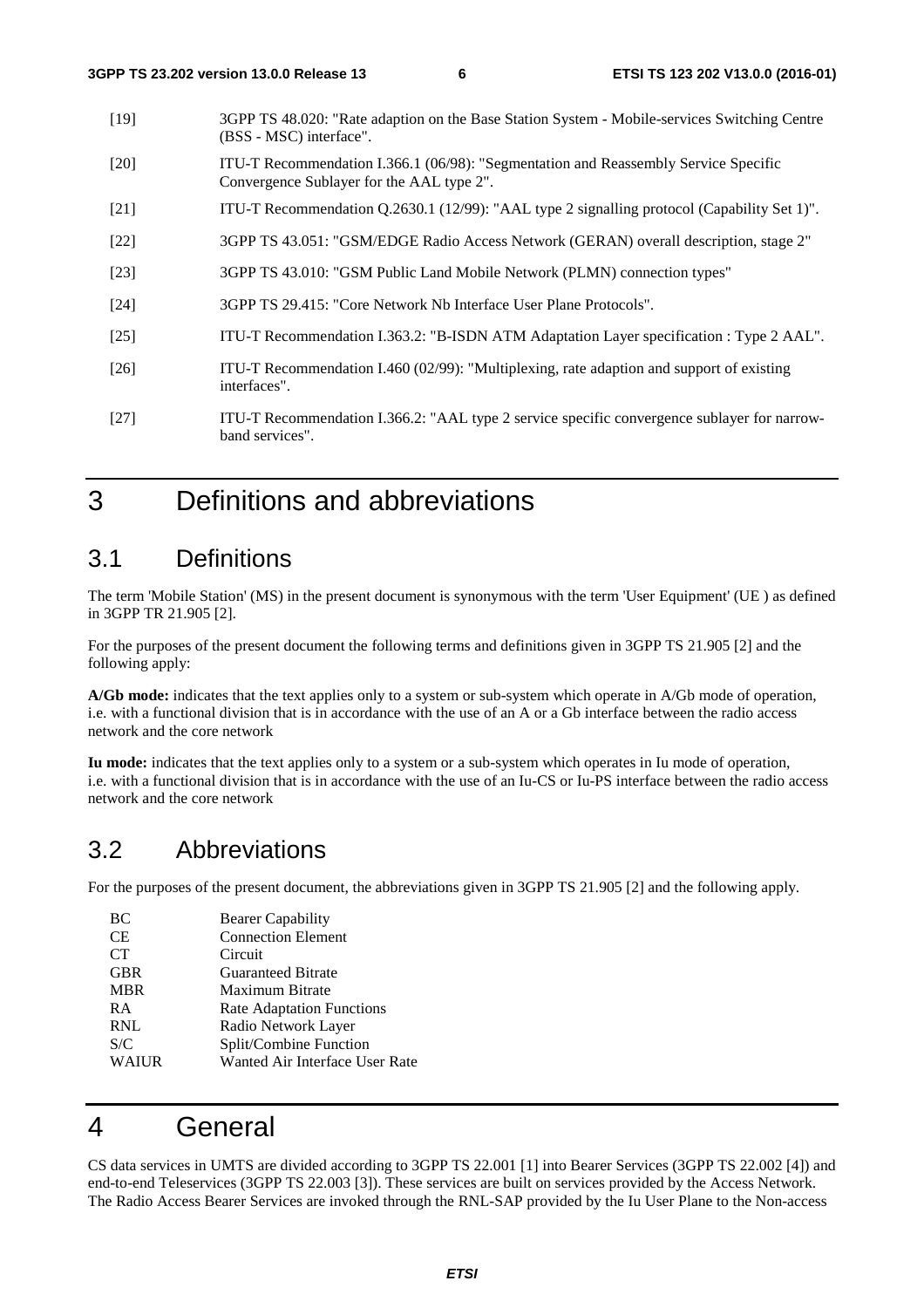stratum on the Core Network side, and the corresponding SAP provided by the RLC to the Non-access stratum on the Terminal side. Figure 1 shows the service architecture.



**Figure 1: Service architecture** 

### 4.1 Limited set of UTRAN Iu mode PLMN connection models

#### 4.1.1 Transparent data

Figure 2 shows the connection model for synchronous transparent CS data. In general all the user data bits are conveyed between the MT and the IWF as they are received from the TE. This implies that the RLC SDU/ Iu UP frame is transparent.

Figure 3 shows the connection model for asynchronous transparent CS data. The rate adaptation function RA0 from 3GPP TS 44.021 [18] (adapted to the RLC SDU size) is used for converting between asynchronous data and a synchronous bit stream. End-to-end flow control is not applicable in UTRAN Iu mode, thus no status bits are conveyed over RAN/UTRAN (see 3GPP TS 27.001 [14]).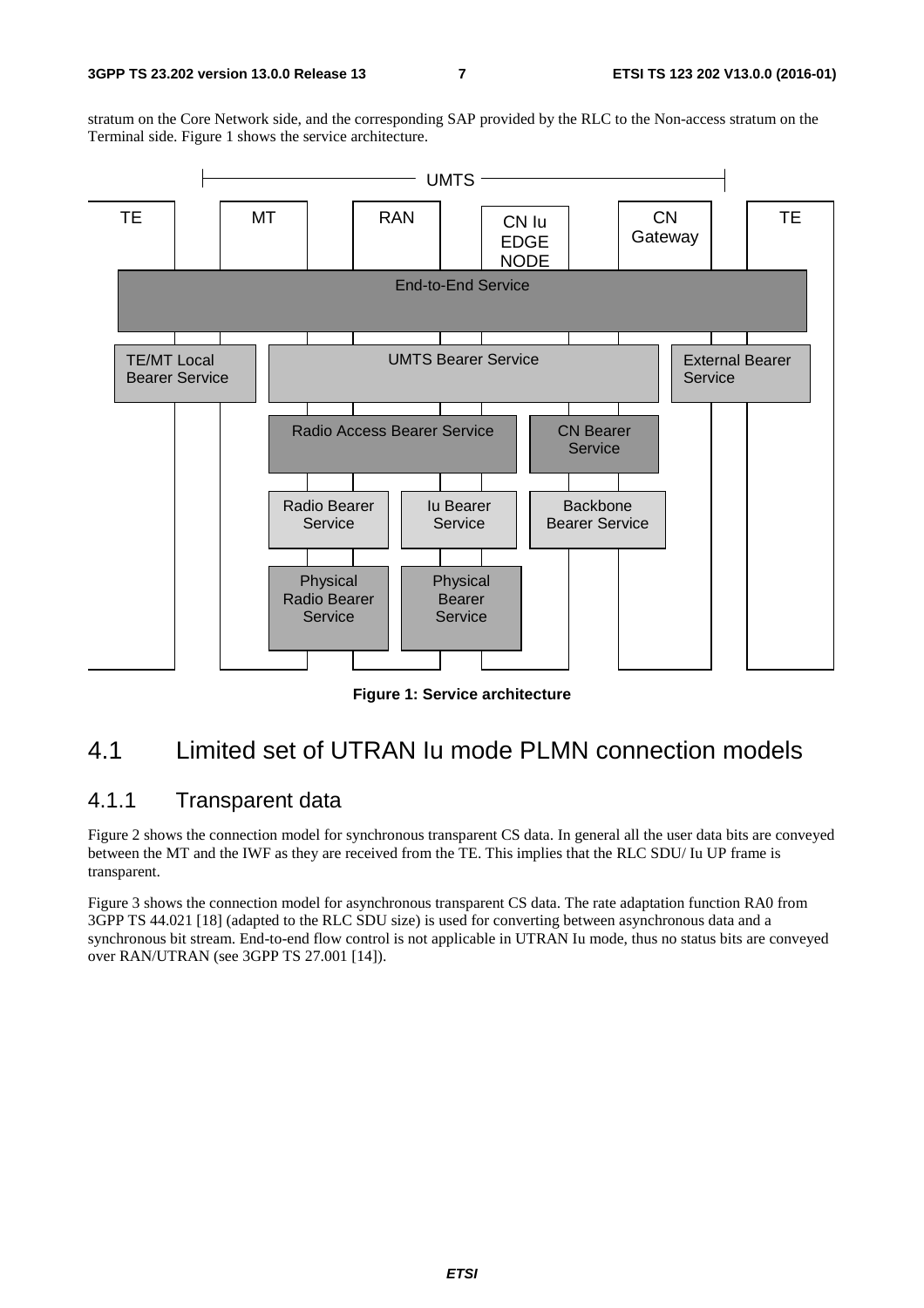





**Figure 3: Connection model for Asynchronous T CS data**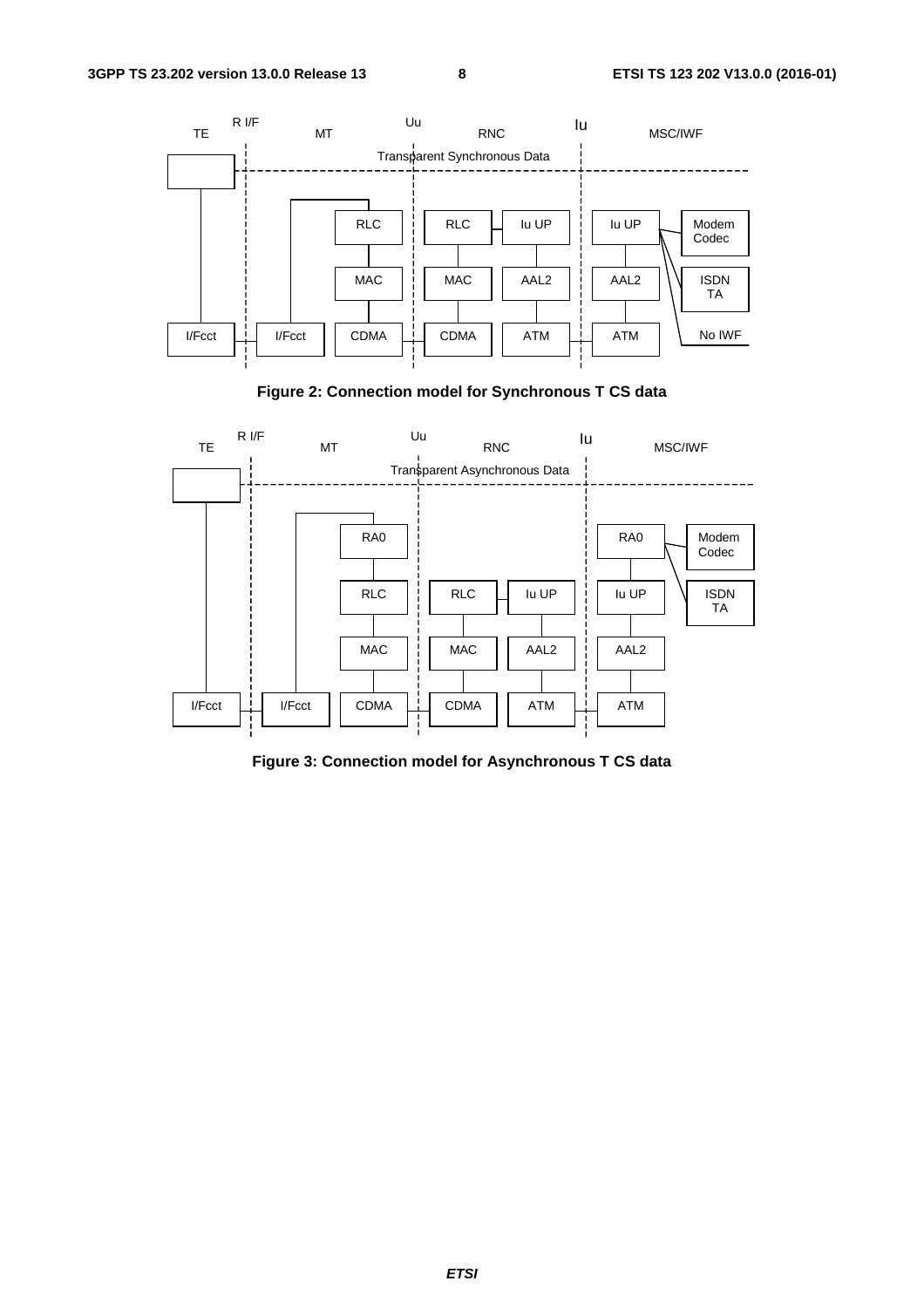#### 4.1.2 Non-transparent data

Figure 4 shows the connection model for asynchronous non-transparent CS data.



**Figure 4: Connection model for Asynchronous NT CS data** 

### 4.2 Limited set of GERAN Iu mode PLMN connection models

This subclause gives an overall overview on the PLMN connection models for circuit switched data services in GERAN Iu mode. The stage 2 description is given in 3GPP TS 43.051 [22]. For details concerning the PLMN connection models refer to 3GPP TS 43.010 [23].

#### 4.2.1 Transparent data

Figure 5 shows the connection model for synchronous transparent CS data. In general all the user data bits are conveyed between the MT and the IWF as they are received from the TE. This implies that the RLC SDU/ Iu UP frame is transparent.

Figure 6 shows the connection model for asynchronous transparent CS data. The rate adaptation function RA0 from 3GPP TS 44.021 [18] (adapted to the RLC SDU size) is used for converting between asynchronous data and a synchronous bit stream. End-to-end flow control is not applicable in GERAN Iu mode, thus no status bits are conveyed over RAN/GERAN (see 3GPP TS 27.001 [14]).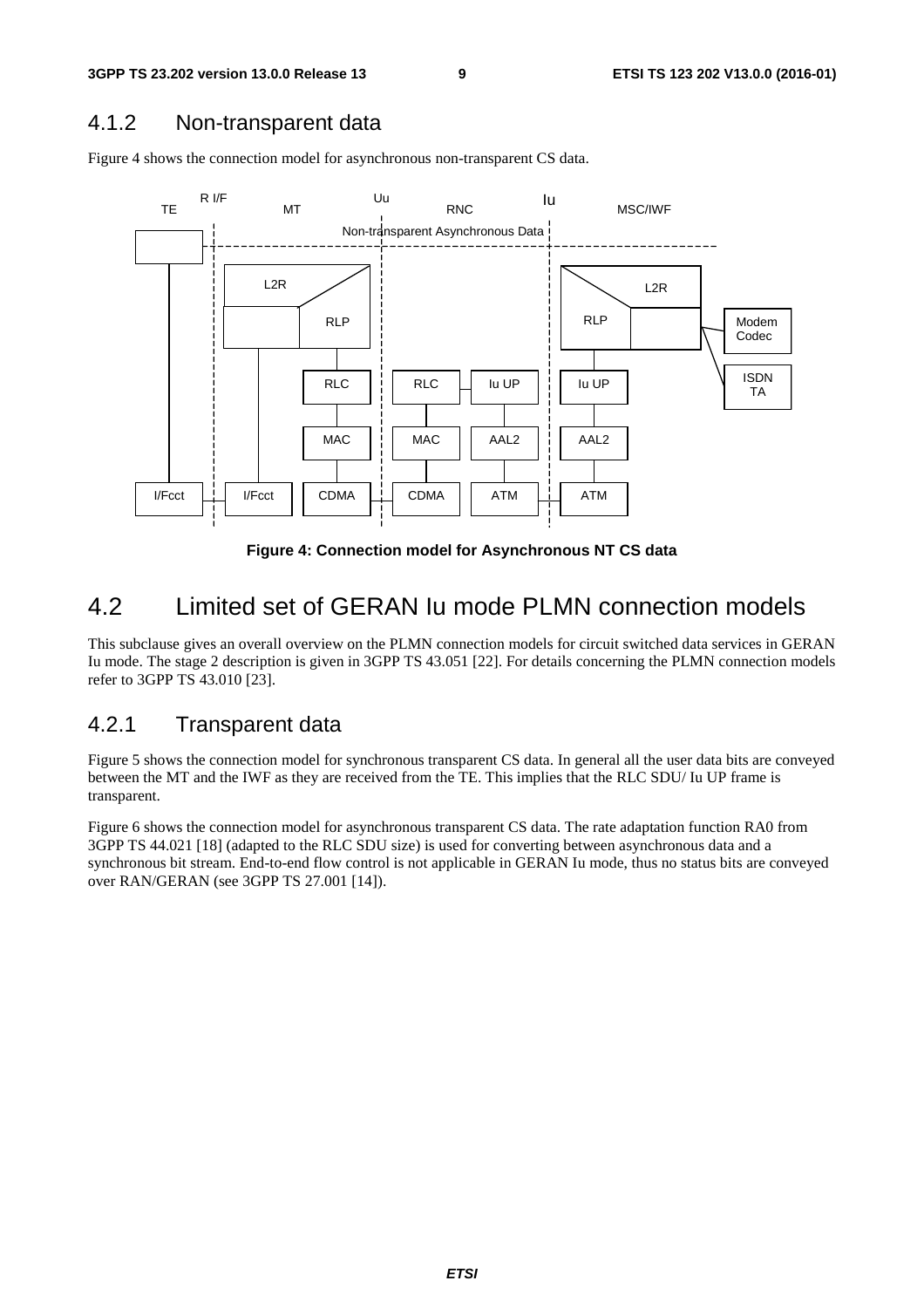

**Figure 5: Connection model for Synchronous T CS data** 



**Figure 6: Connection model for Asynchronous T CS data**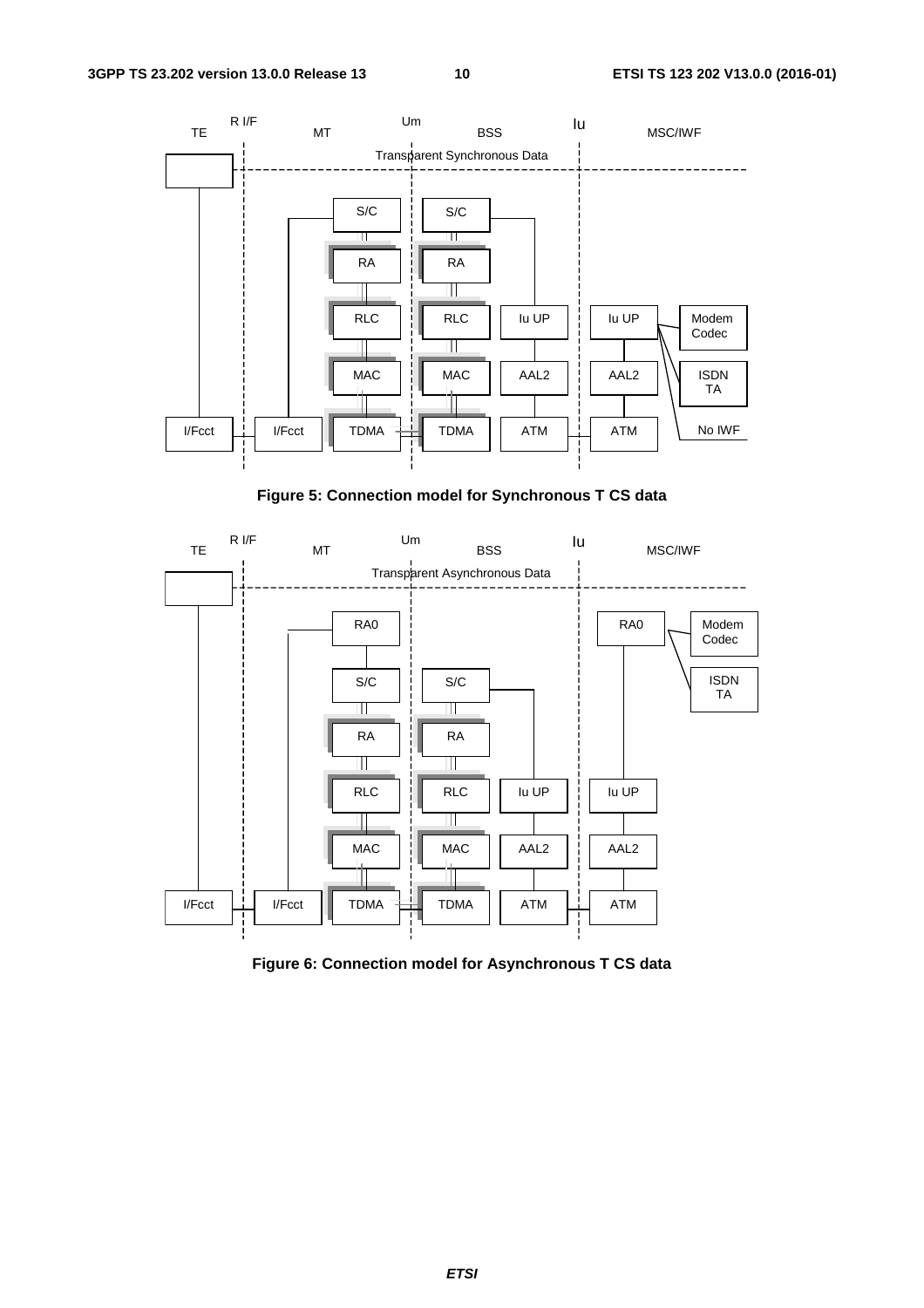#### 4.2.2 Non-transparent data

Figure 7 shows the connection model for asynchronous non-transparent CS data.



**Figure 7: Connection model for Asynchronous NT CS data** 

### 5 Bearer Capabilities for UMTS Data Services

The UMTS bearer services are described by the PLMN BC-IE. Five services (or services categories) are currently distinguishable from the PLMN BC-IE in UTRAN Iu mode:

- Speech.
- Transparent Data for support of Multimedia.
- Transparent Data.
- Non-transparent Fax.
- Non-transparent data.

Four services (or services categories) are currently distinguishable from the PLMN BC-IE in GERAN Iu mode:

- Speech.
- Transparent Data for support of Multimedia.
- Transparent Data.
- Non-transparent data.

Speech is currently not in the scope of the present document.

Each UMTS bearer service is supported by a Radio Access Bearers (RAB). The RABs in turn are described by the QoS parameters. There may be one or several RAB candidates for supporting a UMTS bearer service. The possible candidates are described by a mapping of the BC-IE to RAB QoS described in subclause 5.2.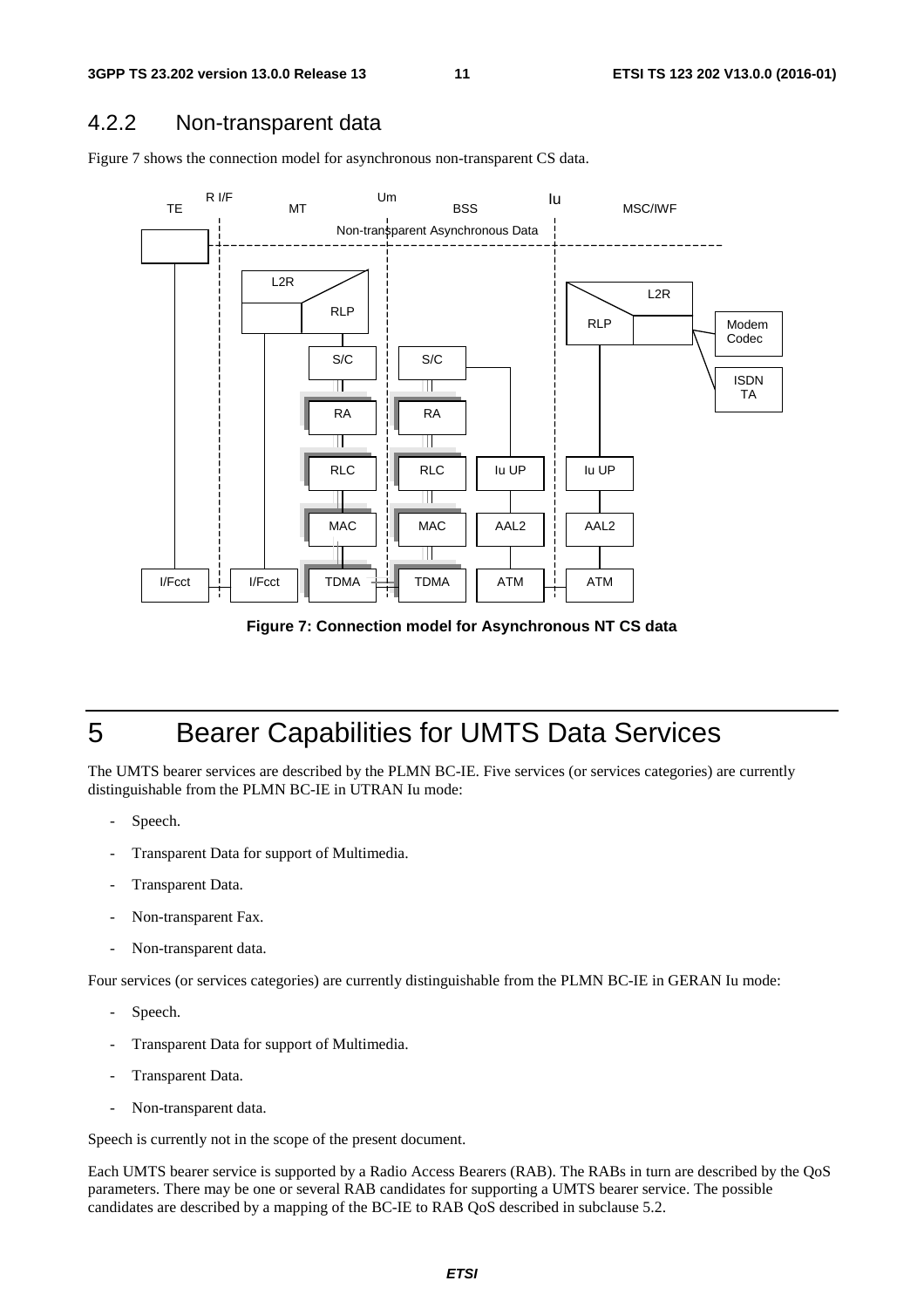### 5.1 Bearer Capabilities for UMTS Data Services

#### 5.1.1 Transparent Data

This service is distinguished by the following BC-IE parameters:

- $ITC = UDI$  or 3.1 kHz audio or Other  $ITC = RDI$ .
- $-CE =$  transparent.

For this service the FNUR at the setup is restricted to:

- $-64$  kbit/s, in case ITC = UDI.
- $-$  56 kbit/s in case ITC = UDI or Other ITC = RDI.
- 28,8 kbit/s, in case ITC = 3,1 kHz audio.
- NOTE: ITU-T Recommendation V.90 [16] is not supported in transparent mode, because asymmetric user rates are not supported in transparent mode.

#### 5.1.2 Non-Transparent Fax

This service is only applicable for UTRAN Iu mode. It is distinguished by the following BC-IE parameters:

- ITC = Fax Group 3 (ITU-T Recommandation T.30 [17]).
- $-CE = non-transport.$

WAIUR shall not be more than 28.8 kbit/s. The possible AIURs are limited to 14,4 kbit/s and 28,8 kbit/s.

#### 5.1.3 NT Data

This service is distinguished by the following BC-IE parameters:

- ITC = UDI or 3.1 kHz audio or Other ITC = RDI.
- $-CE = non-transport.$

The possible AIURs in UTRAN Iu mode are limited to 14,4 kbit/s, 28,8 kbit/s and 57,6 kbit/s. For GERAN Iu mode the following AIURs are possible: 9,6 kbit/s, 14,4 kbit/s, 19,2 kbit/s, 28,8 kbit/s, 38,4 kbit/s, 43,2 kbit/s and 57,6 kbit/s.

#### 5.1.4 Transparent Data for Support of Multimedia

This service is distinguished by the following BC-IE parameters:

- $\text{ITC} = \text{UDI}$  or 3.1 kHz audio or Other ITC = RDI.
- $CE =$  transparent.
- Other rate adaptation  $=$  H.223 and H.245.

For this service the FNUR at the setup is restricted to:

- $-64$  kbit/s, in case ITC = UDI.
- 56 kbit/s in case Other ITC = RDI.
- 33.6 kbit/s, in case  $ITC = 3.1$  kHz audio.
- $32$  kbit/s, in case ITC = UDI.
- 28,8 kbit/s, in case  $ITC = 3.1$  kHz audio.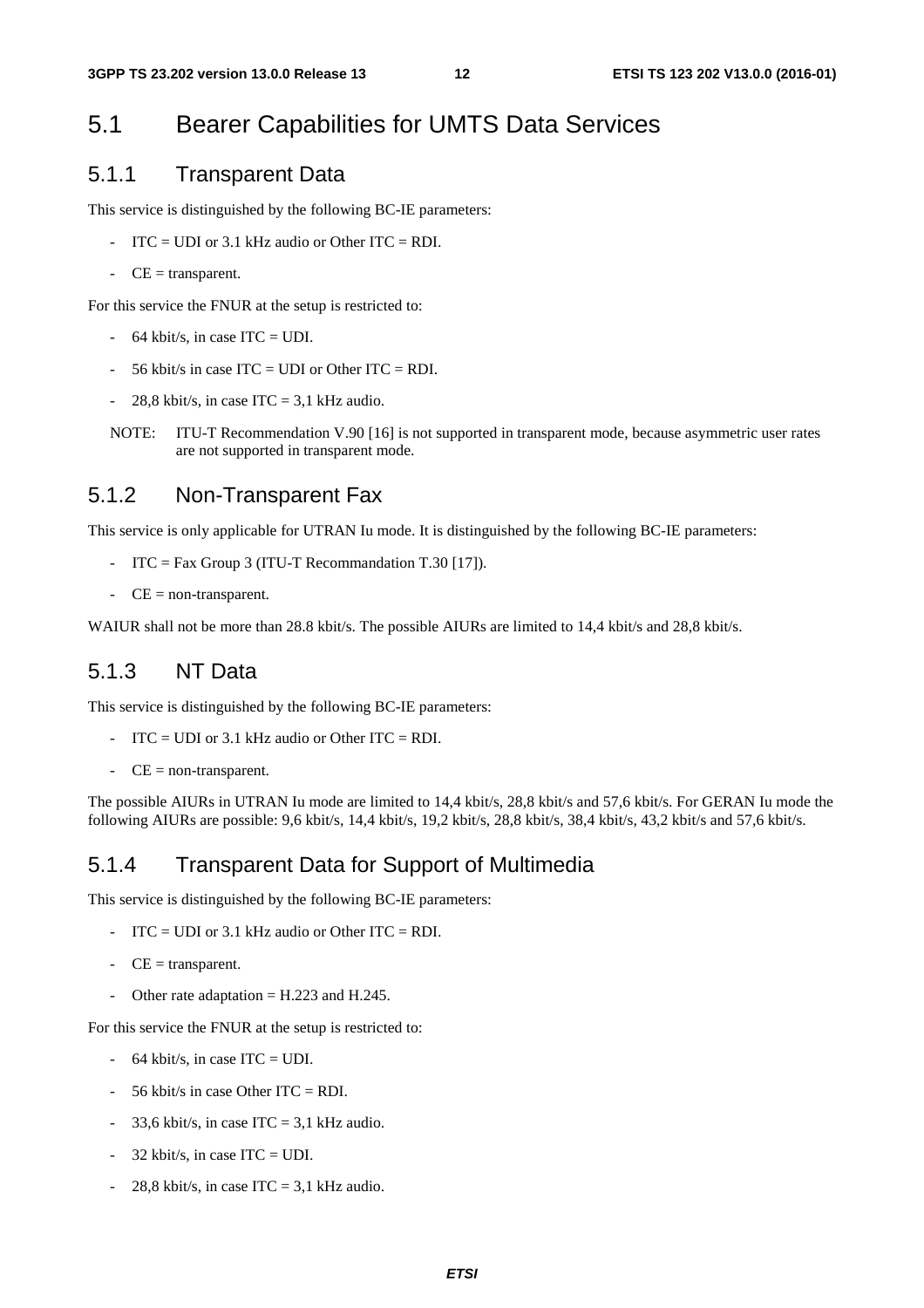NOTE: Transmission rates 31.2 kbit/s and 28.8 kbit/s negotiated by the modems in a 3.1 kHz multimedia call may be used with a rate adaptation to 33.6 kbit/s between the UE and the IWF (see 3GPP TS 27.001 [14] and 3GPP TS 29.007 [15]). The negotiated values shall be provided by the MSC by way of a MODIFY message.

### 5.2 BC-IE to RAB QoS Mapping

Since UMTS bearer services are described by BC-IEs and RABs by QoS parameters, a mapping between the UMTS bearer services and the possible RABs that support them has to be specified. The QoS mapping is based on 3GPP TS 23.107 [10] and is specified in detail in 3GPP TS 27.001[14], annex B, subclause B.1.13.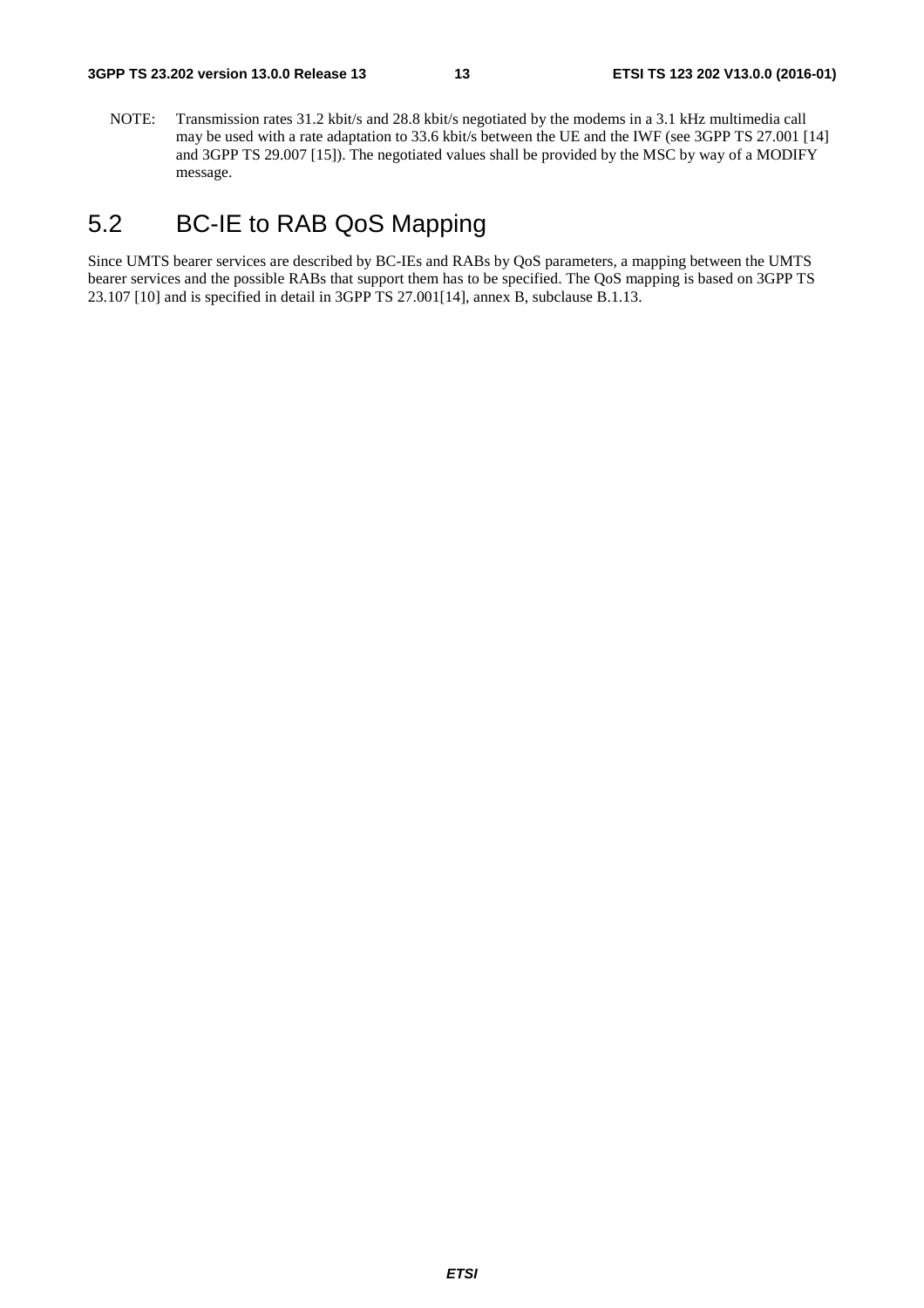### 6 Iu and Nb User Plane

### 6.1 NT services

The Iu and NB User Plane for NT services is described in Clause 11a.2 of 3GPP TS 29.007 [15].

### 6.2 T services

The Iu and NB User Plane for T services is described in Clause 11a.3 of 3GPP TS 29.007 [15].

# 7 RLC

The RLC shall be used in transparent mode for T and NT services.

### 8 Initial Synchronisation and resynchronisation

The initial synchronisation and actions on loss of synchronisation are specified in 3GPP TS 27.001 [14] and 3GPP TS 29.007 [15].

### 9 Call Control

BC-IE negotiation procedures and mapping to ISDN are specified in 3GPP TS 27.001 [14] and 3GPP TS 29.007 [15]. BC-IE parameter values shall be restricted as indicated in subclause 5.1. See also 3GPP TS 27.001 [14], annex B, table B.5a for further details on the validity of parameter values in A/Gb mode and Iu mode.

### 10 Handover Issues

#### 10.1 Signalling issues

The handling of signalling during handover is described in Clause 11.0 of 3GPP TS 29.007 [15].

### 10.2 User Plane

The handling of the user plane during handover is described in clause 11 of 3GPP TS 29.007 [15].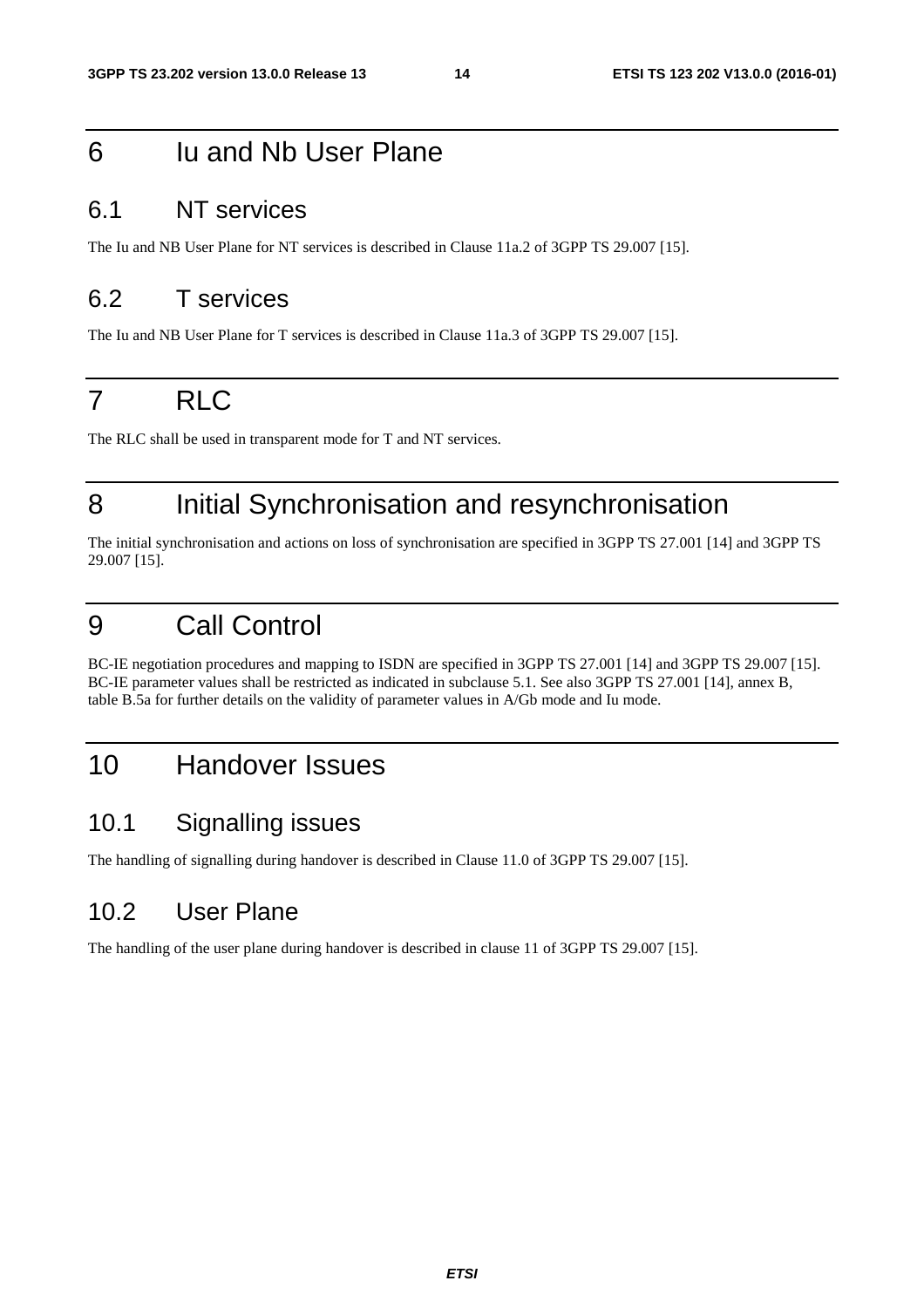## Annex A (informative): Change history

| <b>Change history</b> |              |                 |   |               |                                                                |            |            |  |  |
|-----------------------|--------------|-----------------|---|---------------|----------------------------------------------------------------|------------|------------|--|--|
| <b>Date</b>           | TSG#         | <b>TSG Doc.</b> |   | <b>CR Rev</b> | <b>Subject/Comment</b>                                         | <b>Old</b> | <b>New</b> |  |  |
| 12-2004               | CN#26        | NP-040607       |   |               | 'Technical Report' changed to 'Technical Specification' in the | 1.0.1      | 6.0.0      |  |  |
|                       |              |                 |   |               | foreword                                                       |            |            |  |  |
| 03-2005               | <b>CN#27</b> | NP-050110       |   |               | References for lu and Nb User Plane                            | 6.0.0      | 6.1.0      |  |  |
| 06-2007               | CT#36        |                 |   |               | Upgraded to Release 7                                          | 6.1.0      | 7.0.0      |  |  |
| 12-2008               | CT#42        |                 |   |               | Upgraded to v8.0.0 due to simple upgrade without no technical  | 7.0.0      | 8.0.0      |  |  |
|                       |              |                 |   |               | change                                                         |            |            |  |  |
| 12-2009               | CT#46        |                 |   |               | Automatic upgrade from previous Release                        | 8.0.0      | 9.0.0      |  |  |
| 09-2010               | CT#49        | CP-100549       | 2 |               | Correcting unspecific external reference                       | 9.0.0      | 9.1.0      |  |  |
| 03-2011               | CT#51        |                 |   |               | Automatic upgrade from previous Release version 9.1.0          | 9.1.0      | 10.0.0     |  |  |
| 03-2011               | CT#51        |                 |   |               | Correction of heading and numbering made by MCC                | 10.0.0     | 10.0.1     |  |  |
| 09-2012               | CT#57        |                 |   |               | Automatic upgrade from previous Release version 10.0.1         | 10.0.1     | 11.0.0     |  |  |
| 10-2014               |              |                 |   |               | Automatic upgrade from previous Release                        | 11.0.0     | 12.0.0     |  |  |
| 12-2015               |              |                 |   |               | Automatic upgrade from previous Release                        | 12.0.0     | 13.0.0     |  |  |